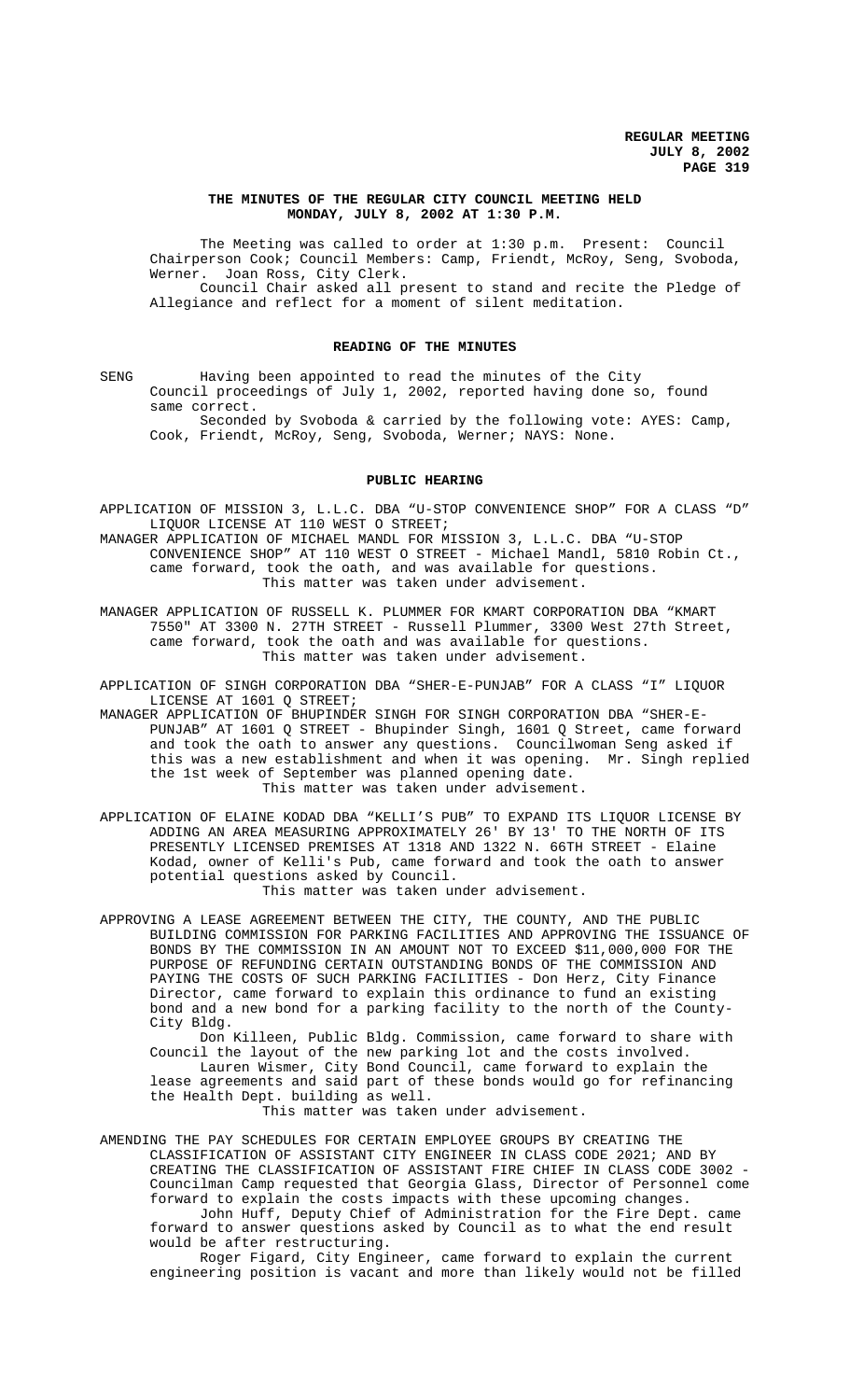> at the upper range of salary. This matter was taken under advisement.

APPROVING THOMPSON CREEK CONDITIONAL ANNEXATION AND ZONING AGREEMENT BETWEEN THE CITY AND THOMPSON CREEK L.L.C. RELATING TO THE ANNEXATION OF APPROXIMATELY 78.153 ACRES OF PROPERTY GENERALLY LOCATED AT S.  $56^{TH}$ STREET AND UNION HILL ROAD - Mark Hunzeker, 530 S. 13th St., Suite B, Attorney for Hampton Development Services, came forward in support of this legislation.

This matter was taken under advisement.

#### **MISCELLANEOUS BUSINESS**

Craig Groat, 4935 Huntington Street, came forward to request the city form a committee to work on the Code of Ethics. He made suggestions as to who should be selected for this committee. Councilman Camp asked Mr. Groat if he planned to be back again next week and Mr. Groat affirmed that he would be back to talk about the Code of Ethics again.

This matter was taken under advisement.

**\*\* END OF PUBLIC HEARING \*\***

## **COUNCIL ACTION**

### **LIQUOR RESOLUTIONS**

APPLICATION OF MISSION 3, L.L.C. DBA "U-STOP CONVENIENCE SHOP" FOR A CLASS "D" LIQUOR LICENSE AT 110 WEST O STREET - CLERK read the following resolution, introduced by Jon Camp, who moved its adoption for approval:

A-81579 BE IT RESOLVED by the City Council of the City of Lincoln, Nebraska:

That after hearing duly had as required by law, consideration of the facts of this application, the Nebraska Liquor Control Act, and the pertinent City ordinances, the City Council recommends that the application of Mission 3, L.L.C. dba "U-Stop Convenience Shop" for a Class "D" liquor license at 110 West O Street, Lincoln, Nebraska, for the license period ending April 30, 2003, be approved with the condition that the premise complies in every respect with all city and state regulations. The City Clerk is directed to transmit a copy of this resolution to the Nebraska Liquor Control Commission.

Introduced by Jon Camp Seconded by Svoboda & carried by the following vote: AYES: Camp, Cook, Friendt, McRoy, Seng, Svoboda, Werner; NAYS: None.

MANAGER APPLICATION OF MICHAEL MANDL FOR MISSION 3, L.L.C. DBA "U-STOP CONVENIENCE SHOP" AT 110 WEST O STREET - CLERK read the following

resolution, introduced by Jon Camp, who moved its adoption for approval: A-81580 WHEREAS, Mission 3, L.L.C. dba "U-Stop Convenience Shop" located at 110 West O Street, Lincoln, Nebraska has been approved for a Retail Class "D" liquor license, and now requests that Michael Mandl be named manager;

WHEREAS, Michael Mandl appears to be a fit and proper person to manage said business.

NOW, THEREFORE, BE IT RESOLVED by the City Council of the City of Lincoln, Nebraska:

That after hearing duly had as required by law, consideration of the facts of this application, the Nebraska Liquor Control Act, and the pertinent City ordinances, the City Council recommends that Michael Mandl be approved as manager of this business for said licensee. The City Clerk is directed to transmit a copy of this resolution to the Nebraska Liquor Control Commission.

Introduced by Jon Camp Seconded by Svoboda & carried by the following vote: AYES: Camp, Cook, Friendt, McRoy, Seng, Svoboda, Werner; NAYS: None.

MANAGER APPLICATION OF RUSSELL K. PLUMMER FOR KMART CORPORATION DBA "KMART 7550" AT 3300 N. 27TH STREET - CLERK read the following resolution, introduced by Coleen Seng, who moved its adoption for approval:<br>A-81581 WHEREAS, Kmart Corporation dba "Kmart 7550" located at 33 WHEREAS, Kmart Corporation dba "Kmart 7550" located at 3300 N.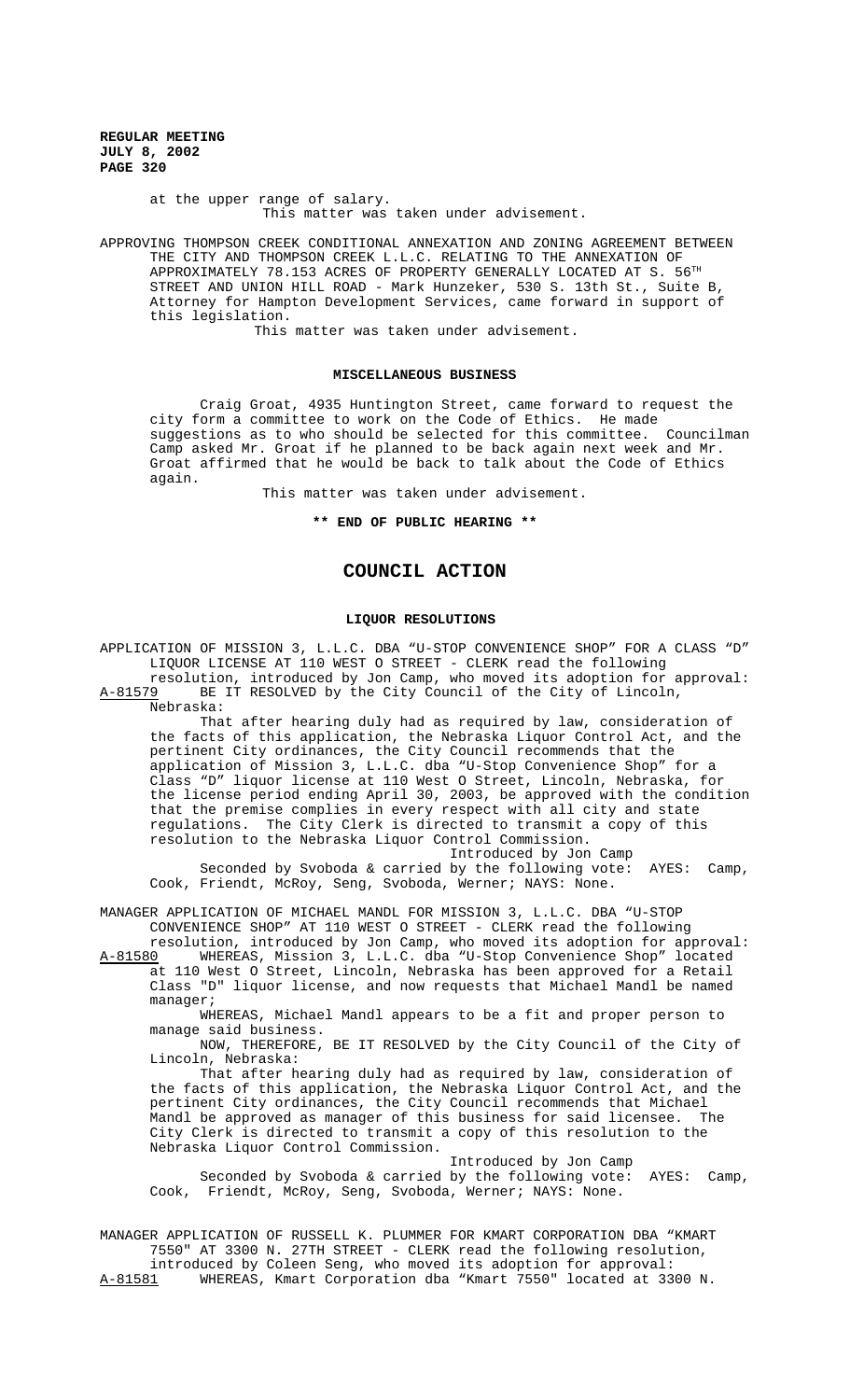27th Street, Lincoln, Nebraska has been approved for a Retail Class "D" liquor license, and now requests that Russell K. Plummer be named manager;

WHEREAS, Russell K. Plummer appears to be a fit and proper person to manage said business.

NOW, THEREFORE, BE IT RESOLVED by the City Council of the City of Lincoln, Nebraska:

That after hearing duly had as required by law, consideration of the facts of this application, the Nebraska Liquor Control Act, and the pertinent City ordinances, the City Council recommends that Russell K. .<br>Plummer be approved as manager of this business for said licensee. City Clerk is directed to transmit a copy of this resolution to the Nebraska Liquor Control Commission.

Introduced by Coleen Seng Seconded by Svoboda & carried by the following vote: AYES: Camp, Cook, Friendt, McRoy, Seng, Svoboda, Werner; NAYS: None.

APPLICATION OF SINGH CORPORATION DBA "SHER-E-PUNJAB" FOR A CLASS "I" LIQUOR LICENSE AT 1601 Q STREET - CLERK read the following resolution,

introduced by Jon Camp, who moved its adoption for approval: A-81582 BE IT RESOLVED by the City Council of the City of Lincoln, Nebraska:

That after hearing duly had as required by law, consideration of the facts of this application, the Nebraska Liquor Control Act, and the pertinent City ordinances, the City Council recommends that the application of Singh Corporation dba "Sher-E-Punjab" for a Class "I" liquor license at 1601 Q Street, Lincoln, Nebraska, for the license period ending April 30, 2003, be approved with the condition that the premise complies in every respect with all city and state regulations. The City Clerk is directed to transmit a copy of this resolution to the Nebraska Liquor Control Commission.

Introduced by Jon Camp Seconded by Svoboda & carried by the following vote: AYES: Camp, Cook, Friendt, McRoy, Seng, Svoboda, Werner; NAYS: None.

MANAGER APPLICATION OF BHUPINDER SINGH FOR SINGH CORPORATION DBA "SHER-E-PUNJAB" AT 1601 Q STREET - CLERK read the following resolution,

introduced by Jon Camp, who moved its adoption for approval:<br>A-81583 WHEREAS, Singh Corporation dba "Sher-E-Punjab" located WHEREAS, Singh Corporation dba "Sher-E-Punjab" located at 1601 Q Street, Lincoln, Nebraska has been approved for a Retail Class "I"

liquor license, and now requests that Bhupinder Singh be named manager; WHEREAS, Bhupinder Singh appears to be a fit and proper person to manage said business.

NOW, THEREFORE, BE IT RESOLVED by the City Council of the City of Lincoln, Nebraska:

That after hearing duly had as required by law, consideration of the facts of this application, the Nebraska Liquor Control Act, and the pertinent City ordinances, the City Council recommends that Bhupinder Singh be approved as manager of this business for said licensee. The City Clerk is directed to transmit a copy of this resolution to the Nebraska Liquor Control Commission.

Introduced by Jon Camp Seconded by Friendt & carried by the following vote: AYES: Camp, Cook, Friendt, McRoy, Seng, Svoboda, Werner; NAYS: None.

APPLICATION OF ELAINE KODAD DBA "KELLI'S PUB" TO EXPAND ITS LIQUOR LICENSE BY ADDING AN AREA MEASURING APPROXIMATELY 26' BY 13' TO THE NORTH OF ITS PRESENTLY LICENSED PREMISES AT 1318 AND 1322 N. 66TH STREET - CLERK read the following resolution, introduced by Coleen Seng, who moved its adoption for approval:<br>A-81584 BE IT RESOLVED by

BE IT RESOLVED by the City Council of the City of Lincoln, Nebraska:

That after hearing duly had as required by law, consideration of the facts of this application, the Nebraska Liquor Control Act, and the pertinent City ordinances, the City Council recommends that the

application of Elaine Kodad dba "Kelli's Pub" to expand its licensed premises by the addition of an area measuring approximately 26 feet by 13 feet to the north of the presently licensed premises located at 1318 and 1322 N. 66th Street, Lincoln, Nebraska, be approved with the condition that the premise complies in every respect with all City and State regulations.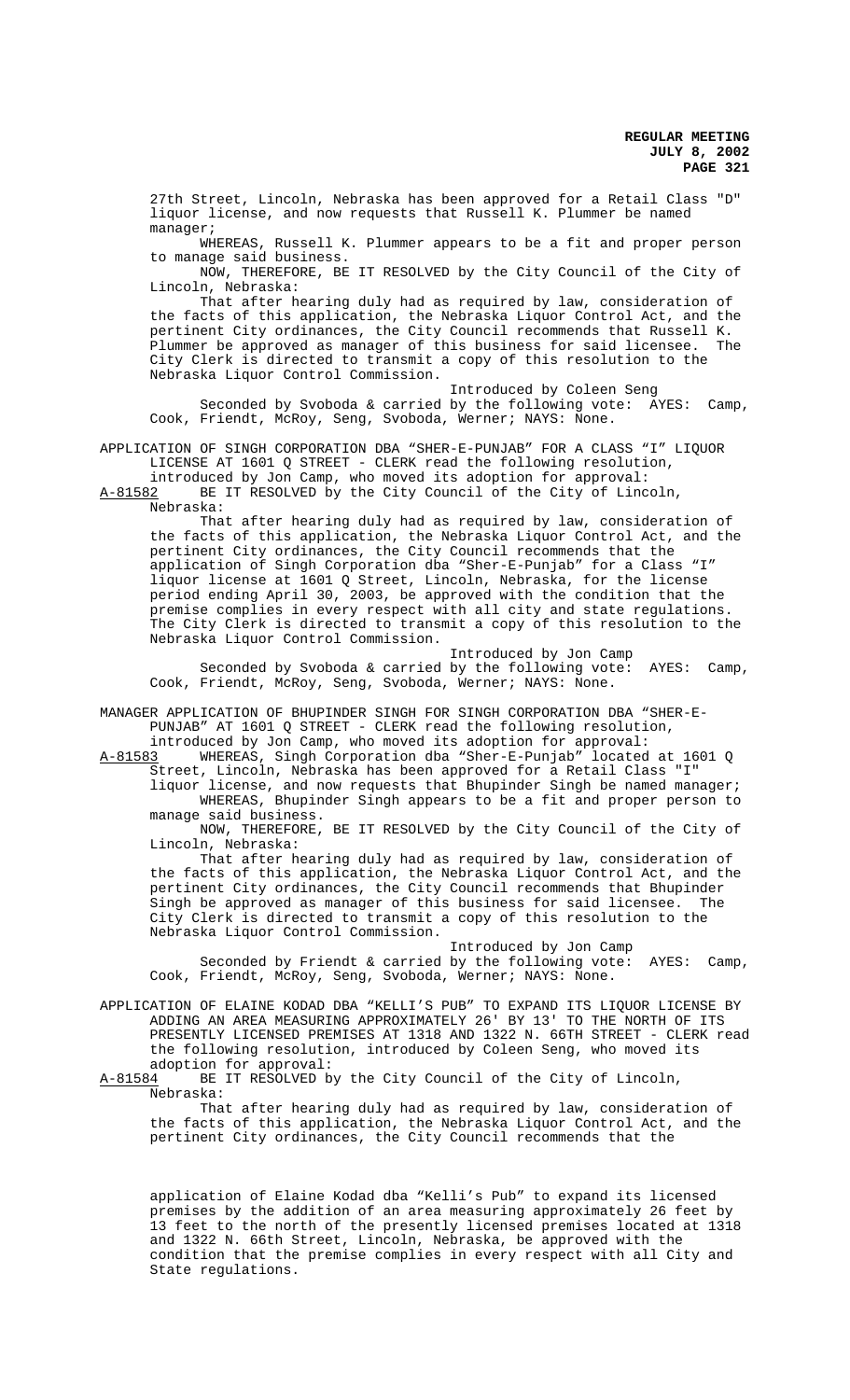> BE IT FURTHER RESOLVED that the City Clerk is directed to transmit a copy of this resolution to the Nebraska Liquor Control Commission. Introduced by Coleen Seng Seconded by Svoboda & carried by the following vote: AYES: Camp, Cook, Friendt, McRoy, Seng, Svoboda, Werner; NAYS: None.

APPLICATION OF UPDOWNTOWNERS INC. FOR A SPECIAL DESIGNATED LICENSE TO COVER AN AREA MEASURING APPROXIMATELY 450' BY 60' NORTH/SOUTH AND 450' BY 60' EAST/WEST IN 12TH ST. M/N-O ST., AND N ST. 11TH/12TH-13TH ST., ON JULY 25, 2002 FROM 4:00 P.M. TO 1:00 A.M. AND JULY 26 AND 27, 2002 FROM 11:00 A.M. TO 1:00 A.M. - CLERK read the following resolution, introduced by Jon Camp, who moved its adoption for approval:<br>A-81585 BE IT RESOLVED by the City Council of the

BE IT RESOLVED by the City Council of the City of Lincoln, Nebraska:

That after hearing duly had as required by law, consideration of the facts of this application, the Nebraska Liquor Control Act, and the pertinent City ordinances, the City Council recommends that the application of Updowntowners Inc. for a Special Designated License to cover an area measuring approximately 450' by 60' north/south and 450' by 60' east/west in 12th Street M/N-O St., and N St. 11th/12th-13th St., Lincoln, Nebraska, on July 25, 2002 from 4:00 p.m. to 1:00 a.m. and July 26 and 27, 2002 from 11:00 a.m. to 1:00 a.m. be approved with the condition that the premise complies in every respect with all City and State regulations and with the following requirements:

- 1. Identification to be checked, wristbands required on all parties wishing to consume alcohol.
- 2. Adequate security shall be provided for the event.
- 3. The area requested for the permit shall be separated from the public by a fence or other means.
- 4. Responsible alcohol service practices shall be followed. BE IT FURTHER RESOLVED the City Clerk is directed to transmit a

copy of this resolution to the Nebraska Liquor Control Commission. Introduced by Jon Camp

Seconded by Seng & carried by the following vote: AYES: Camp, Cook, Friendt, McRoy, Seng, Svoboda, Werner; NAYS: None.

APPLICATION OF CHACE ENTERPRISES DBA "SILVER SPOKE SALOON" FOR A SPECIAL DESIGNATED LICENSE TO COVER AN AREAS MEASURING APPROXIMATELY 75' BY 25' IN THE PARKING LOT AT 1033 M STREET ON JULY 12 AND 13, 2002 FROM 8:00 A.M. TO 1:00 A.M. - CLERK read the following resolution, introduced by Jon Camp, who moved its adoption for approval:

A-81586 BE IT RESOLVED by the City Council of the City of Lincoln,

Nebraska:

That after hearing duly had as required by law, consideration of the facts of this application, the Nebraska Liquor Control Act, and the pertinent City ordinances, the City Council recommends that the application of Chace Enterprise d/b/a Silver Spoke Saloon for a Special Designated License to cover an area measuring 75 feet by 25 feet in the parking lot at 1033 M Street, Lincoln, Nebraska, on July 12 and 13, 2002, between the hours of 8:00 a.m. and 1:00 a.m., be approved with the condition that the premise complies in every respect with all City and State regulations.

BE IT FURTHER RESOLVED the City Clerk is directed to transmit a copy of this resolution to the Nebraska Liquor Control Commission. Introduced by Jon Camp

Seconded by Seng & carried by the following vote: AYES: Camp, Cook, Friendt, McRoy, Seng, Svoboda, Werner; NAYS: None.

## **ORDINANCES - 2ND READING**

APPROVING A LEASE AGREEMENT BETWEEN THE CITY, THE COUNTY, AND THE PUBLIC BUILDING COMMISSION FOR PARKING FACILITIES AND APPROVING THE ISSUANCE OF BONDS BY THE COMMISSION IN AN AMOUNT NOT TO EXCEED \$11,000,000 FOR THE PURPOSE OF REFUNDING CERTAIN OUTSTANDING BONDS OF THE COMMISSION AND PAYING THE COSTS OF SUCH PARKING FACILITIES - CLERK read an ordinance, introduced by Annette McRoy, approving a lease agreement between the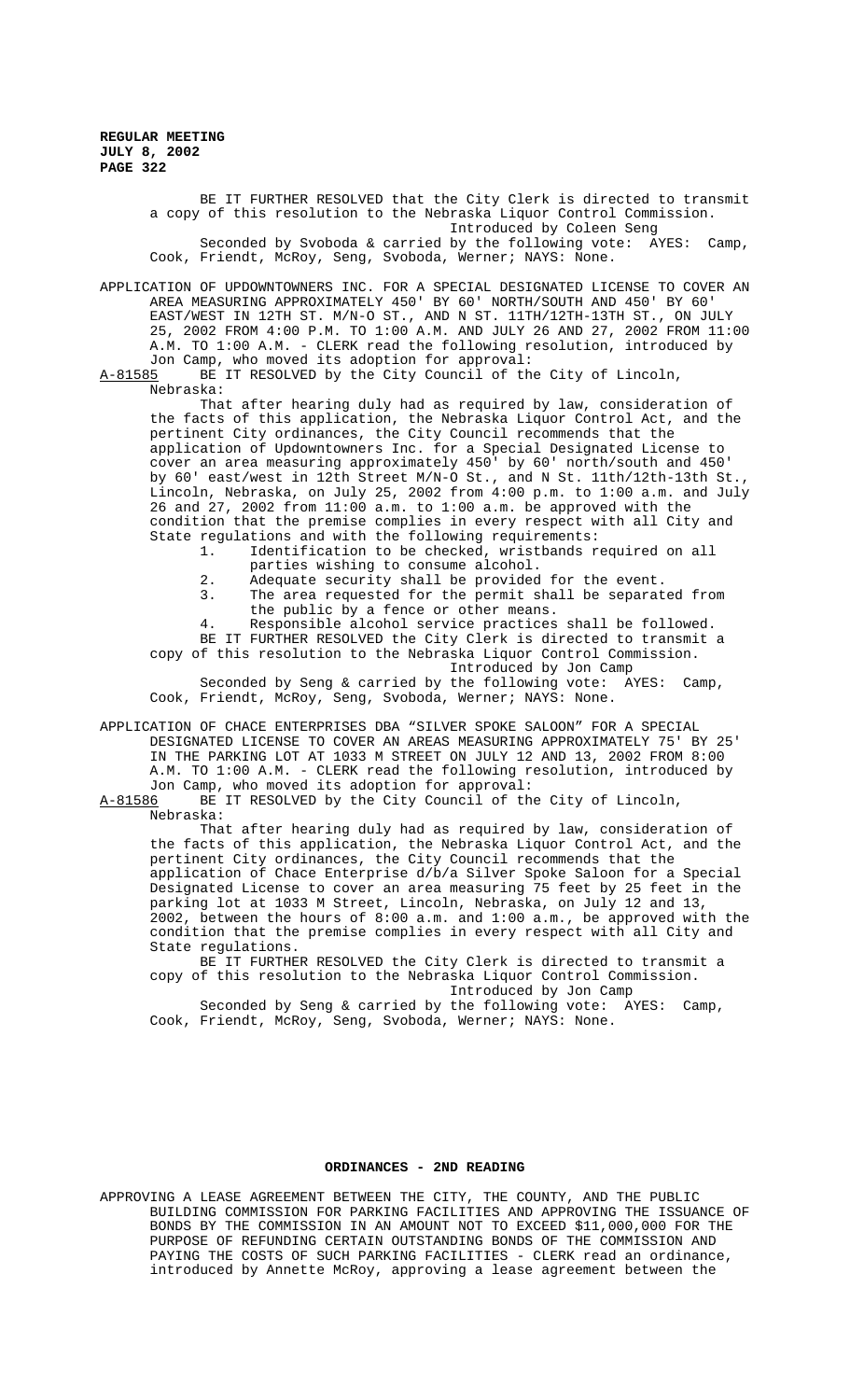City, the County, and the Public Building Commission for parking facilities and approving the issuance of bonds by the commission in an amount not to exceed \$11,000,000 for the purpose of refunding certain outstanding bonds of the commission and paying the costs of such parking facilities, the second time.

- AMENDING THE PAY SCHEDULES FOR CERTAIN EMPLOYEE GROUPS BY CREATING THE CLASSIFICATION OF ATHLETIC FIELDS TECHNICIAN IN CLASS CODE 5523 - CLERK read an ordinance, introduced by Annette McRoy, amending the pay schedules for certain employee groups by creating the classification of athletic fields technician in class code 5523, the second time.
- AMENDING THE PAY SCHEDULES FOR CERTAIN EMPLOYEE GROUPS BY CREATING THE CLASSIFICATION OF ASSISTANT CITY ENGINEER IN CLASS CODE 2021; AND BY CREATING THE CLASSIFICATION OF ASSISTANT FIRE CHIEF IN CLASS CODE 3002 - CLERK read an ordinance, introduced by Annette McRoy, amending the pay schedules for certain employee groups by creating the classification of Assistant City Engineer in Class Code 2021; and by creating the classification of Assistant Fire Chief in Class Code 3002, the second time.

#### **RESOLUTIONS**

APPROVING THOMPSON CREEK CONDITIONAL ANNEXATION AND ZONING AGREEMENT BETWEEN THE CITY AND THOMPSON CREEK L.L.C. RELATING TO THE ANNEXATION OF APPROXIMATELY 78.153 ACRES OF PROPERTY GENERALLY LOCATED AT S.  $56<sup>TH</sup>$ 

STREET AND UNION HILL ROAD - PRIOR to reading:<br>FRIENDT Moved to amend Bill No. 02R-143 in the f Moved to amend Bill No. 02R-143 in the following manner: To substitute the attached agreement entitled "Thompson Creek Conditional Annexation and Zoning Agreement" dated July 5, 2002 for the agreement attached to 02R-143 marked at Attachment "A".

Seconded by Seng & carried by the following vote: AYES: Camp, Cook, Friendt, McRoy, Seng, Svoboda, Werner; NAYS: None.

CLERK Read the following resolution, introduced by Annette McRoy, who moved its adoption as amended:<br>A-81587 BE IT RESOLVED by the Ci

BE IT RESOLVED by the City Council of the City of Lincoln, Nebraska:

That the agreement titled Thompson Creek Conditional Annexation and Zoning Agreement (Annexation Agreement), which is attached hereto, marked as Attachment "A" and made a part hereof by reference, between the City of Lincoln and Thompson Creek L.L.C. (Owner), outlining certain conditions and understandings between the City and said Owner relating to the annexation of approximately 78.153 acres of property generally located at S. 56th Street and Union Hill Road is approved.

BE IT FURTHER RESOLVED that the Mayor is authorized to execute the Annexation Agreement on behalf of the City.

BE IT FURTHER RESOLVED that the City Clerk is directed to return one fully executed copy of this Agreement to Rick Peo, Chief Assistant City Attorney, for distribution to the Owner.

BE IT FURTHER RESOLVED that the City Clerk is directed to record the Annexation Agreement or a summary memorandum thereof with the Register of Deeds, filing fees to be paid by the Owner.

Introduced by Annette McRoy<br>y the following vote: AYES:

Seconded by Seng & carried by the following vote: AYES: Camp, Cook, Friendt, McRoy, Seng, Svoboda, Werner; NAYS: None.

SETTING THE HEARING DATE OF MONDAY, JULY 22, 2002 AT 1:30 P.M. FOR THE APPLICATION OF BRAZENHEAD LINCOLN, L.L.C. DBA BRAZENHEAD IRISH PUB FOR A CLASS C LIQUOR LICENSE LOCATED AT 301 NORTH 8TH STREET - CLERK read the following resolution, introduced by Coleen Seng, who moved its adoption:

A-81588 BE IT RESOLVED by the City council, of the City of Lincoln, that a hearing date is hereby fixed for Mon., July 22, 2002 at 1:30 p.m. or as soon thereafter as possible in the City Council Chambers, County-City Building, 555 S. 10th St., Lincoln, NE, for the purpose of considering the Application of Brazenhead Lincoln L.L.C. dba Brazenhead Irish Pub for a Class C liquor license located at 301 North 8th Street.

If the Police Dept. is unable to complete the investigation by said time, a new hearing date will be set.

Introduced by Coleen Seng

Seconded by Seng & carried by the following vote: AYES: Camp, Cook, Friendt, McRoy, Seng, Svoboda, Werner; NAYS: None.

SETTING THE HEARING DATE OF MONDAY, JULY 22, 2002 AT 1:30 P.M. FOR THE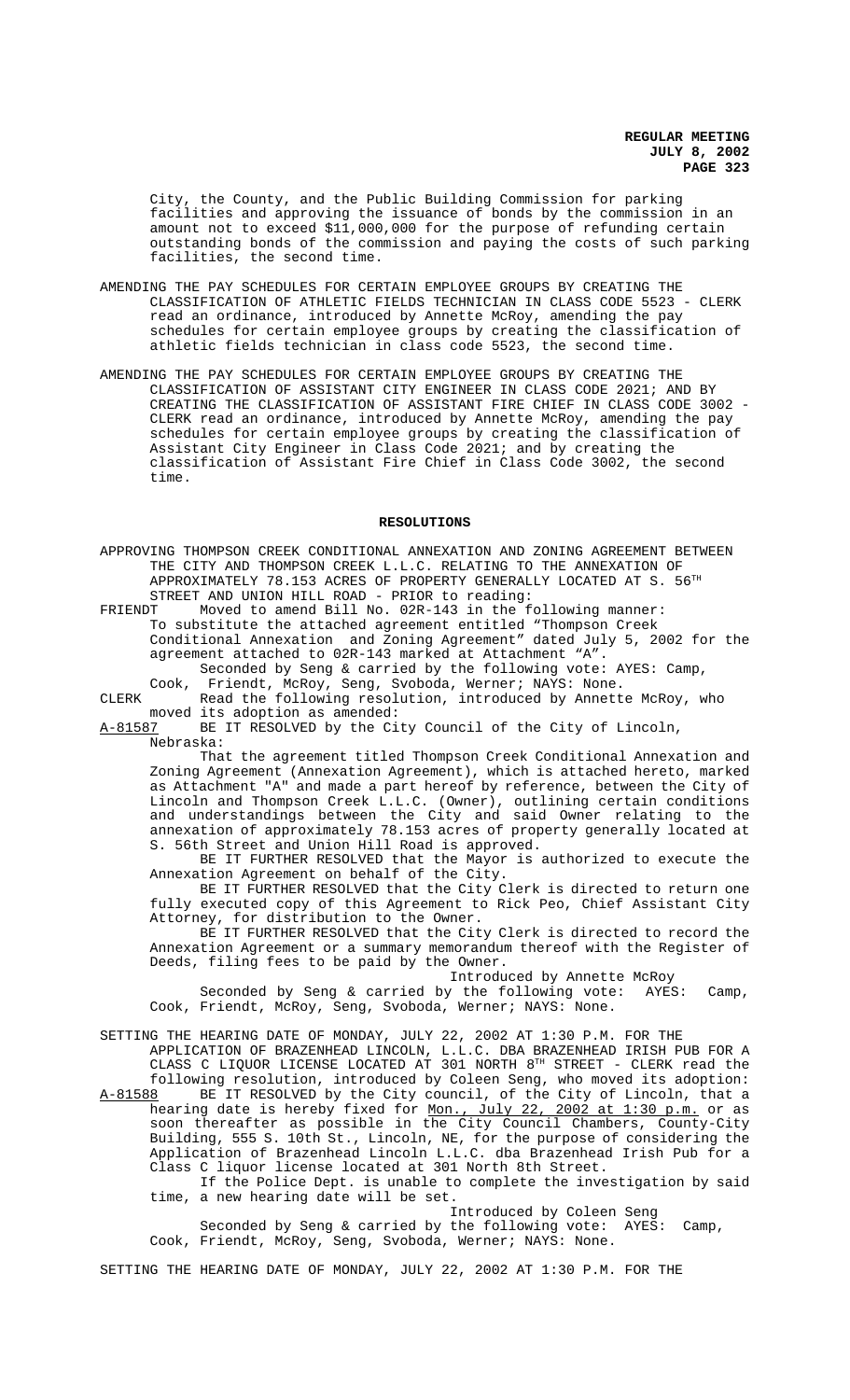APPLICATION OF DISHDINE, LLC DBA DISH FOR A CLASS I LIQUOR LICENSE LOCATED AT 1100 "O" STREET - CLERK read the following resolution, introduced by Coleen Seng, who moved its adoption:<br>A-81589 BE IT RESOLVED by the City cour

A-81589 BE IT RESOLVED by the City council, of the City of Lincoln, that a hearing date is hereby fixed for <u>Mon., July 22, 2002 at 1:30 p.m.</u> or as soon thereafter as possible in the City Council Chambers, County-City Building, 555 S. 10th St., Lincoln, NE, for the purpose of considering the Application of Dishdine, L.L.C. dba Dish for a Class I liquor license located at 1100 "O" Street.

If the Police Dept. is unable to complete the investigation by said time, a new hearing date will be set.

Introduced by Coleen Seng Seconded by Seng & carried by the following vote: AYES: Camp, Cook, Friendt, McRoy, Seng, Svoboda, Werner; NAYS: None.

SPECIAL PERMIT 1930 - APPLICATION OF THOMPSON CREEK L.L.C. TO DEVELOP THOMPSON CREEK COMMUNITY UNIT PLAN FOR 352 DWELLING UNITS WITH WAIVERS OF THE REQUIRED LOT AREA FOR SINGLE FAMILY DWELLINGS, LOT WIDTH, ALLOWING MULTIPLE FAMILY DWELLINGS WITH A HEIGHT OF 40', AND WAIVERS OF FRONT, SIDE, AND REAR SETBACKS, ON PROPERTY GENERALLY LOCATED EAST OF S. 56TH STREET AND UNION HILL ROAD - PRIOR to reading:<br>WERNER Moved to amend Bill No. 02R-140 in the f

Moved to amend Bill No. 02R-140 in the following manner:

On Page 3, delete lines 12 and 13.

Seconded by Seng & carried by the following vote: AYES: Camp, Friendt, McRoy, Seng, Svoboda, Werner; NAYS: Cook.

CLERK Read the following resolution, introduced by Annette McRoy, who moved its adoption:

A-81591 WHEREAS, Thompson Creek L.L.C. as submitted an applica

tion designated as Special Permit No. 1930 for authority to develop Thompson Creek Community Unit Plan for approximately 352 dwelling units and waivers of the required lot area for single family dwellings, lot width requirements, to allow multiple family dwellings with a height of 40 feet, and to waive the front, side and rear setbacks, on property located east of South 56th Street and Union Hill Road, and legally described to wit:

A portion of Lot 35 Irregular Tract in the South Half of the Northwest Quarter of Section 21, Township 9 North,<br>Range 7 East of the 6th P.M., Lancaster County, Range 7 East of the 6th P.M., Lancaster County, Nebraska, and more fully described by metes and bounds as follows:

Referring to the southwest corner of said South Half of the Northwest Quarter; thence north 89 degrees 58 minutes 01 second east (an assumed bearing) on the south line of said South Half, a distance of 50.00 feet to a point on the east right-of-way line of South 56th Street and the point of beginning; thence north 00 degrees 00 minutes 00 seconds west on said line, a distance of 517.32 feet; thence south 90 degrees 00 minutes 00 seconds east, a distance of 160.42 feet; thence south 00 degrees 00 minutes 00 seconds west, a distance of 17.50 feet; thence south 89 degrees 59 minutes 59 seconds east, a distance of 62.43 feet to the point of curvature of a curve to the right, having a central angle of 19 degrees 47 minutes 51 seconds, a radius of 323.00 feet, an arc length of 111.61 feet, a chord length of 111.05 feet and a chord bearing south 80 degrees 06 minutes 04 seconds east; thence on said curve, a distance of 111.61 feet to the point of tangency; thence north 25 degrees 05 minutes 42 seconds east, a distance of 307.59 feet; thence north 15 degrees 12 minutes 17 seconds east, a distance of 145.62 feet to the point of curvature of a curve to the left, having a central angle of 15 degrees 13 minutes 43 seconds, a radius of 564.00 feet, an arc length of 149.91 feet, a chord length of 149.46 feet and a chord bearing south 82 degrees 24 minutes 35 seconds east; thence on said curve, a distance of 149.91 feet; thence north 89 degrees 58 minutes 34 seconds east, a distance of 146.83 feet; thence south 87 degrees 58 minutes 33 seconds east, a distance of 27.12 feet; thence north 00 degrees 01 minutes 26 seconds west, a distance of 259.97 feet; thence south 89 degrees 58 minutes 29 seconds west, a distance of 314.67 feet to the point of curvature of a curve to the right, having a central angle of 171 degrees 23 minutes 32 seconds, a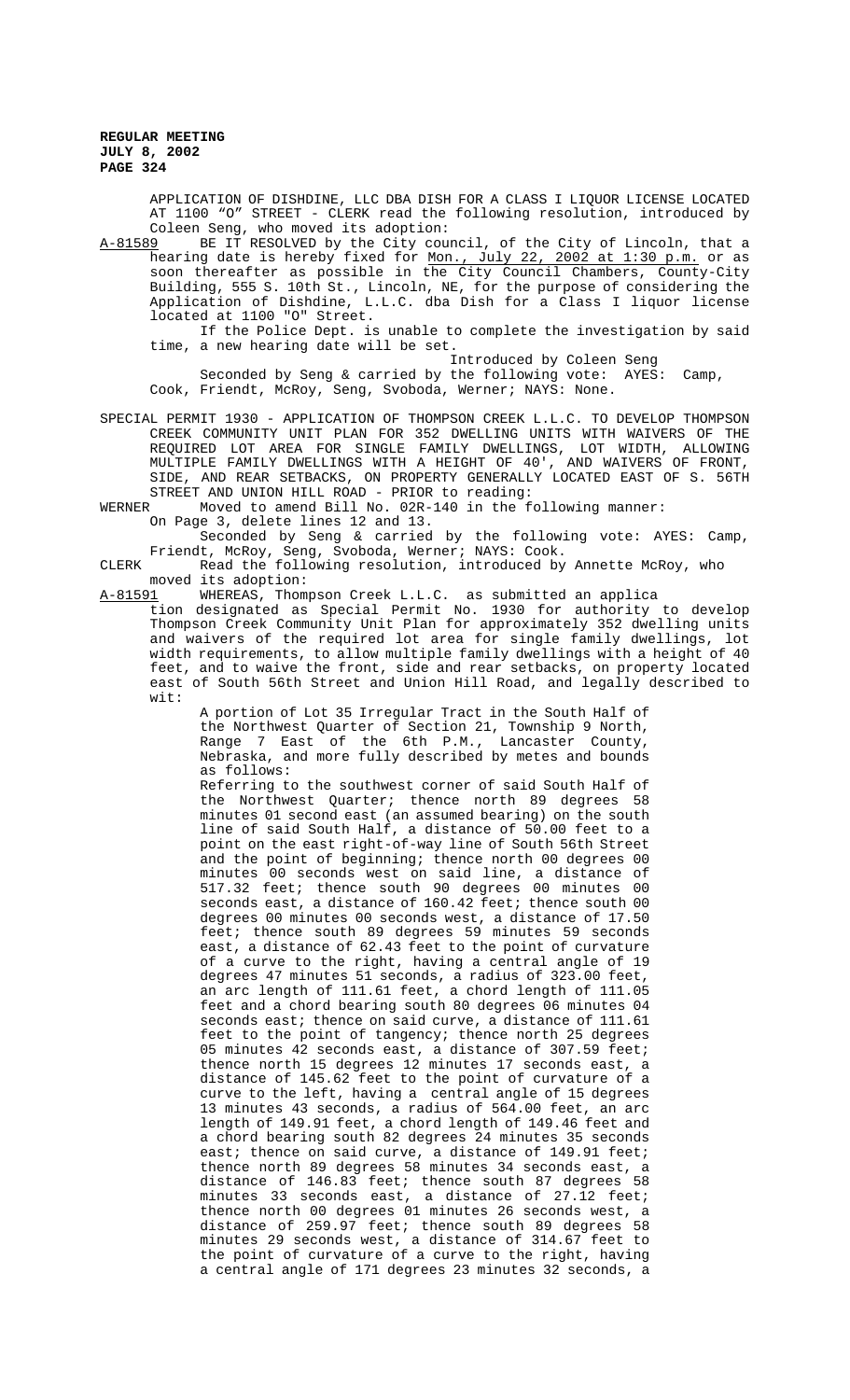radius of 60.00 feet, an arc length of 179.48 feet, a chord length of 119.66 feet and a chord bearing north 04 degrees  $21$  minutes 07 seconds west; thence on said curve, a distance of 179.48 feet to the point of tangency; thence north 00 degrees 00 minutes 00 seconds east, a distance of 60.69 feet, to a point on the north line of said South Half; thence north 89 degrees 58 minutes 34 seconds east, a distance of 2085.03 feet; thence south 00 degrees 12 minutes 05 seconds west, on the east line of said South Half, a distance of 1318.39 feet; thence south 89 degrees 58 minutes 01 seconds west, on the south line of said South Half, a distance of 2579.51 feet to the point of beginning and containing a calculated area of 67.650 acres more or less;

WHEREAS, the real property adjacent to the area included within the site plan for this will not be adversely affected; and

WHEREAS, said site plan together with the terms and conditions hereinafter set forth are consistent with the intent and purpose of Title 27 of the Lincoln Municipal Code to promote the public health, safety, and general welfare.

NOW, THEREFORE, BE IT RESOLVED by the City Council of the City of Lincoln, Nebraska:

That the application of Thompson Creek L.L.C., hereinafter referred to as "Permittee", to develop Thompson Creek Community Unit Plan, on the property legally described above, be and the same is hereby granted under the provisions of Section 27.63.320 and Chapter 27.65 of the Lincoln Municipal Code upon condition that construction and operation of said community unit plan be in strict compliance with said application, the site plan, and the following additional express terms, conditions, and requirements:

1. This permit approves 352 dwelling units.<br>2. The required lot area for single family The required lot area for single family dwellings is hereby waived.

3. The required lot width is hereby waived.

4. The required height of multiple family dwellings is hereby

waived to allow a height of 40 feet.<br>5. The required front, side The required front, side, and rear yard setbacks are hereby modified to allow the specific setbacks to be approved by administrative amendment.<br>6

Before receiving building permits:

a. The Permittee must revise the site plan to show connection of Union Hill Road from Greycliff Drive to Garrison Drive<br>b. The Permittee must submit a revised final plan along w

The Permittee must submit a revised final plan along with five copies to the Planning Department.

c. The construction plans must conform to the approved plans.

d. Final plats within the area of Thompson Creek Community Unit Plan must be approved by the City.

7. Before occupying the dwelling units all development and construction must be completed in conformance with the approved plans.

8. All privately-owned improvements must be permanently maintained by the Permittee or an appropriately established homeowners association approved by the City Attorney.

9. The site plan approved by this permit shall be the basis for all interpretations of setbacks, yards, locations of buildings, location of parking and circulation elements, and similar matters.

10. The terms, conditions, and requirements of this resolution shall be binding and obligatory upon the Permittee, successors, and assigns. The building official shall report violations to the City Council which may revoke the special permit or take such other action as may be necessary to gain compliance.

11. The Permittee shall sign and return the City's letter of acceptance to the City Clerk within 30 days following approval of the special permit, provided, however, said 30-day period may be extended up to six months by administrative amendment. The City Clerk shall file a copy of the resolution approving the special permit and the letter of acceptance with the Register of Deeds, filing fees therefor to be paid in advance by the Permittee.

Introduced by Annette McRoy

Seconded by Seng & carried by the following vote: AYES: Camp,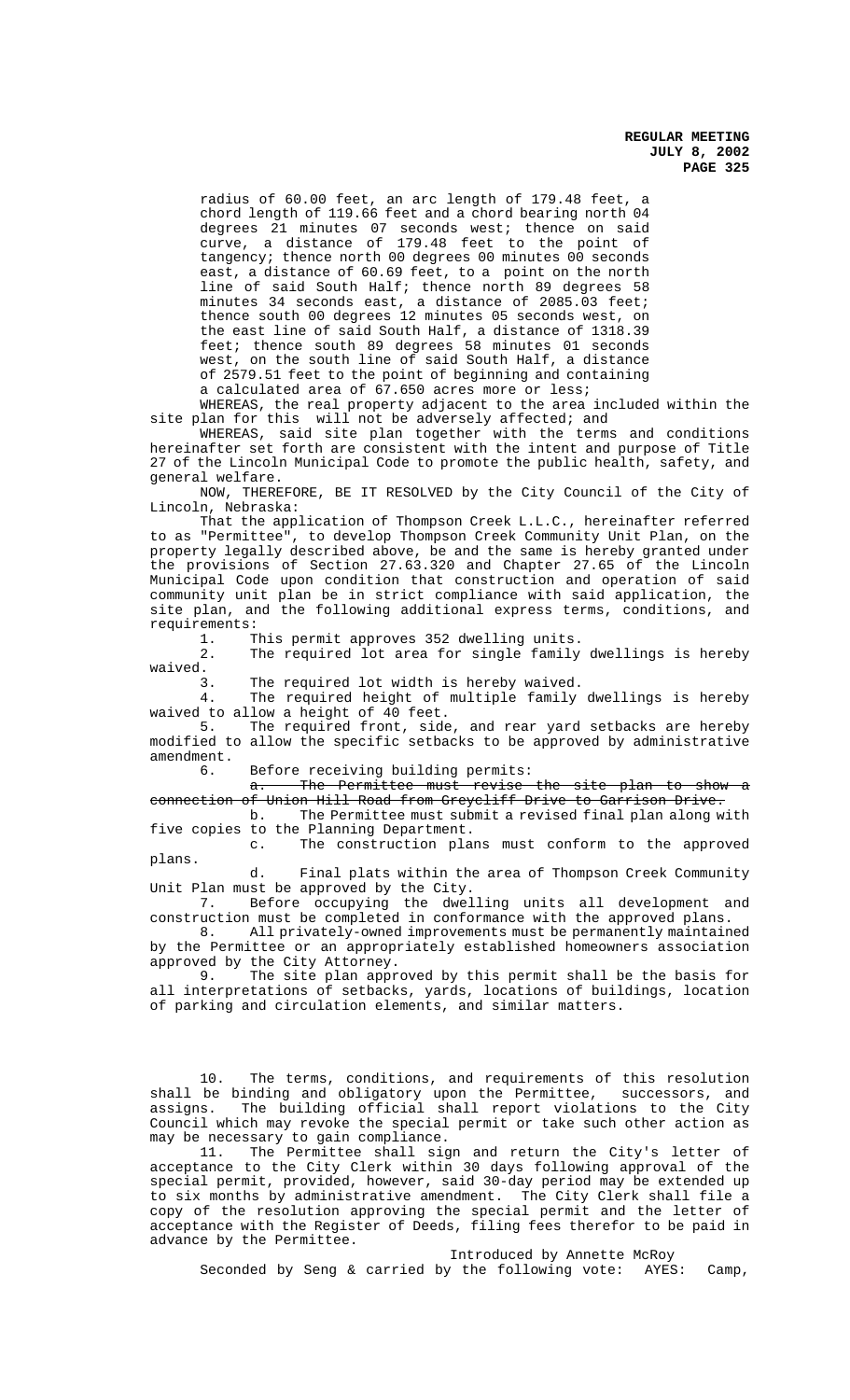Cook, Friendt, McRoy, Seng, Svoboda, Werner; NAYS: None.

ACCEPTING AND APPROVING THE PRELIMINARY PLAT OF THOMPSON CREEK FOR 285 LOTS AND 8 OUTLOTS WITH WAIVERS OF THE REQUIRED DEPTH-TO-WIDTH RATIOS, INTERSECTION PLATFORMS, PERPENDICULAR SIDE LOT LINES, AND SANITARY SEWER DEPTH, ON PROPERTY GENERALLY LOCATED EAST OF S. 56TH STREET AND UNION HILL ROAD - PRIOR to reading:

SENG Moved to amend Bill No. 02R-141 in the following manner: On page 1, delete lines 13 and 14.

Seconded by Svoboda & carried by the following vote: AYES: Camp, Cook, Friendt, McRoy, Seng, Svoboda; NAYS: Werner.

CLERK Read a resolution, introduced by Annette McRoy, who moved its

adoption as amended:<br>A-81592 WHEREAS, Thomp WHEREAS, Thompson Creek, L.L.C. has submitted the preliminary plat of THOMPSON CREEK for acceptance and approval; and

WHEREAS, the Lincoln City - Lancaster County Planning Commission has reviewed said preliminary plat and made recommendations as contained in the letter dated February 25, 2002, which is attached hereto as Exhibit "A".

NOW, THEREFORE, BE IT RESOLVED by the City Council of the City of Lincoln, Nebraska:

That the preliminary plat of THOMPSON CREEK, located east of South 56th Street and Union Hill Road as submitted by Thompson, Creek L.L.C. is hereby accepted and approved, subject to the terms and conditions set forth in Exhibit "A", which is attached hereto and made a part of this resolution as though fully set forth verbatim.

# BE IT FURTHER RESOLVED that the preliminary plat be revised to show<br>nelusion of condition 1.1.11 and 1.1.13 as set forth in Exhibit "A". the inclusion of condition 1.1.11 and 1.1.13 as set forth in Exhibit "A".

BE IT FURTHER RESOLVED that the City Council finds that the tract to be subdivided is surrounded by such development or unusual conditions that strict application of the subdivision requirements would result in actual difficulties or substantial hardship and the following modifications to the subdivision requirements are therefore approved:

1. An exception to the design standards to permit intersection platforms as shown on the plans.<br>2. An exception to the d

An exception to the design standards to permit sanitary sewers which exceed maximum depth as shown on the plans.

3. A modification to the requirements of the land subdivision ordinance to permit residential lots which exceed the 3:1 depth to width ratio and to allow lot lines which are not perpendicular to the street right-of-way.

## Introduced by Annette McRoy

Seconded by Seng & carried by the following vote: AYES: Camp, Cook, Friendt, McRoy, Seng, Svoboda, Werner; NAYS: None.

- USE PERMIT 141 APPLICATION OF THOMPSON CREEK L.L.C. TO DEVELOP 69,000 SQ. FT. OF OFFICE SPACE AND 21 DWELLING UNITS, WITH WAIVERS OF SETBACK REQUIREMENTS, REDUCTION OF PARKING REQUIREMENT FOR THE LIVE/WORK UNITS, AND TO REDUCE THE REQUIRED OPEN SPACE FOR DWELLINGS, ON PROPERTY GENERALLY LOCATED EAST OF S. 56TH STREET AND UNION HILL ROAD - CLERK read a resolution, introduced by Annette McRoy, who moved its adoption:<br>A-81593 WHEREAS. Thompson Creek. L.L.C. has submitted an applicati
- WHEREAS, Thompson Creek, L.L.C. has submitted an application in accordance with Section 27.27.080 of the Lincoln Municipal Code designated as Use Permit No. 141 for authority to construct 114,500 sq. ft. of office space which includes 37,000 square feet of live-work office space and 16 dwelling units, with waivers of the required setbacks, a reduction of the

required parking, and a reduction of the required open space for dwellings, on property generally located east of South 56th Street and Union Hill Road, and legally described to wit:

Lot 35 Irregular Tract, in the South Half of the Northwest Quarter of Section 21, Township 9 North, Range 7 East of the 6<sup>th</sup> P.M., Lancaster County, Nebraska, and more fully described by metes and bounds as follows: Referring to the southwest corner of said South Half of the Northwest Quarter; thence north 89 degrees 58 minutes 01 seconds east (an assumed bearing) on the south line of said South Half, a distance of 50.00 feet to a point on the east right-of-way line of South 56<sup>th</sup> Street; thence north 00 degrees 00 minutes 00 seconds east, on said line, a distance of 517.32 feet to the point of beginning; thence south 90 degrees 00 minutes 00 seconds east, a distance of 160.42 feet; thence south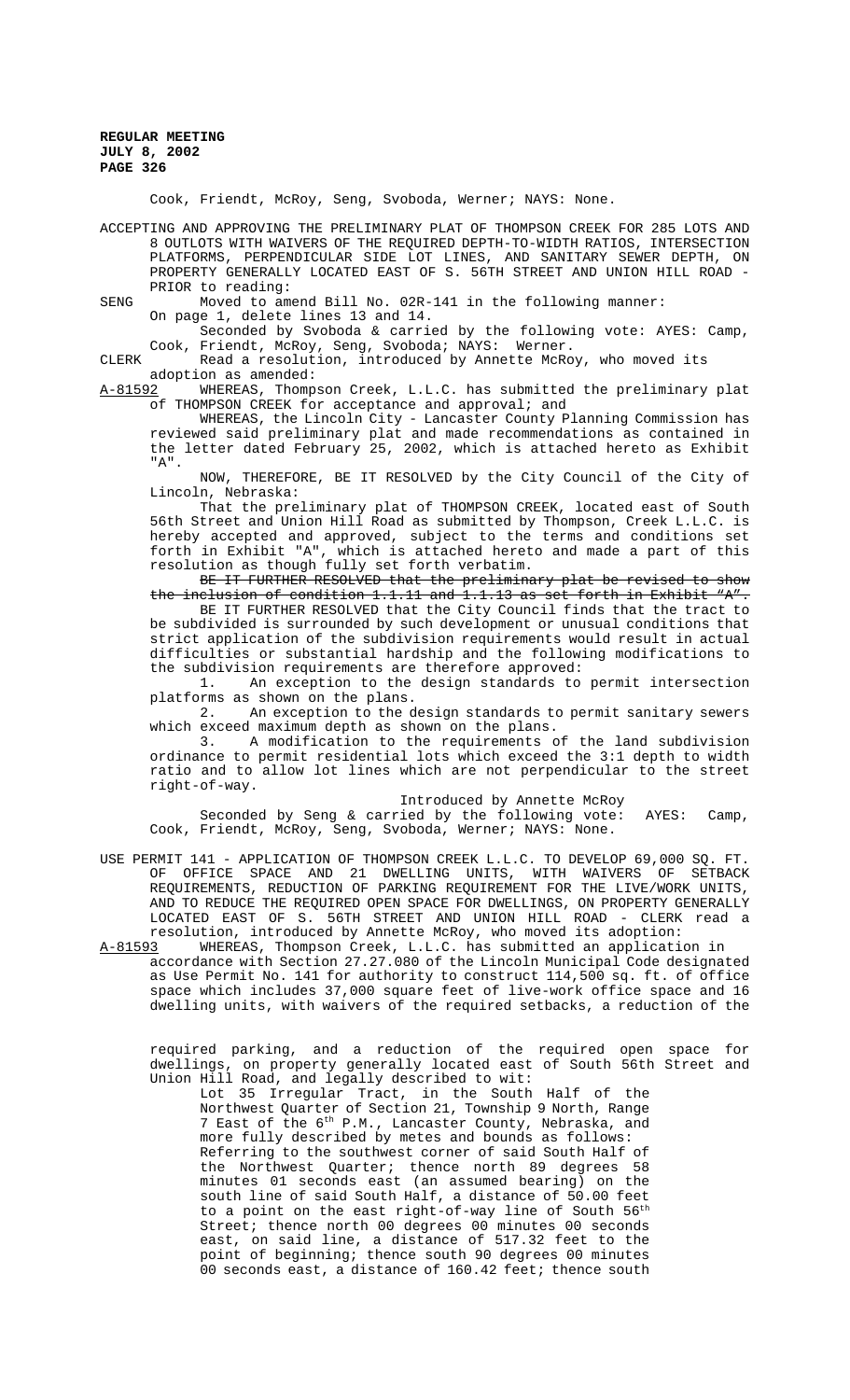00 degrees 00 minutes 00 seconds west, a distance of 17.50 feet; thence south 89 degrees 59 minutes 59 seconds east, a distance of 62.43 feet to the point of curvature of a curve to the right, having a central angle of 19 degrees 47 minutes 51 seconds, a radius of 323.00 feet, an arc length of 111.61 feet, a chord length of 111.05 feet and a chord bearing south 80 degrees 06 minutes 04 seconds east; thence on said curve, a distance of 111.61 feet to the point of tangency; thence north 25 degrees 05 minutes 42 seconds east, a distance of 307.59 feet; thence north 15 degrees 12 minutes 17 seconds east, a distance of 145.62 feet to the point of curvature of a curve to the right, having a central angle of 15 degrees 13 minutes 43 seconds, a radius of 564.00 feet, an arc length of 149.91 feet, a chord length of 149.46 feet and a chord bearing south 82 degrees 24 minutes 35 seconds east; thence on said curve, a distance of 149.91 feet to the point of tangency; thence north 89 degrees 58 minutes 34 seconds east, a distance of 146.83 feet; thence south 87 degrees 58 minutes 33 seconds east, a distance of 27.12 feet; thence north 00 degrees 01 minutes 26 seconds west, a distance of 259.97 feet; thence south 89 degrees 58 minutes 29 seconds west, a distance of 314.67 feet to the point of curvature of a curve to the right, having a central angle of 171 degrees 23 minutes 32 seconds, a radius of 60.00 feet, an arc length of 179.48 feet, a chord length of 119.66 feet and a chord bearing north 04 degrees 21 minutes 07 seconds west; thence on said curve, a distance of 179.48 feet to the point of tangency; thence north 00 degrees 00 minutes 00 seconds east, a distance of 60.69 feet to the north line of the South Half; thence south 89 degrees 58 minutes 34 seconds west, on said line, a distance of 499.12 feet; thence south 00 degrees 00 minutes 00 seconds west, on the east right-of-way line of South 56th Street, a distance of 801.48 feet to the point of beginning and containing a calculated area of 10.502 acres, more or less;

WHEREAS, the real property adjacent to the area included within the site plan for this will not be adversely affected; and

WHEREAS, said site plan together with the terms and conditions hereinafter set forth are consistent with the intent and purpose of Title 27 of the Lincoln Municipal Code to promote the public health, safety, and general welfare.

NOW, THEREFORE, BE IT RESOLVED by the City Council of the City of Lincoln, Nebraska:

That the application of Thompson Creek, L.L.C., hereinafter referred to as "Permittee", to construct 114,500 sq. ft. of office space which includes 37,000 sq. ft. of live-work office space and 16 dwelling units, on the property legally described above be and the same is hereby granted under the provisions of Section 27.27.080 of the Lincoln Municipal Code upon condition that construction and operation of said office space and dwelling units be in strict compliance with said application, the site plan, and the following additional express terms, conditions, and require-

ments:<br>1. This permit approves 114,500 square feet of office space which includes 37,000 sq. ft. of live-work office space and 16 dwelling units. The required setback adjustments are hereby waived to allow the

specific setbacks to the determined through an administrative amendment. 3. A reduction in the required parking for the live/work units is approved.

4. A reduction of the required open space for dwellings is hereby approved.

5. Before receiving building permits:

a. The Permittee must submit a revised final plan with five copies.

b. The construction plans must conform to the approved plans.

c. Final plats within the area of this Use Permit must be approved by the City.

6. Before occupying the dwelling units, all development and construction must be completed in conformance with the approved plans. 7. All privately-owned improvements must be permanently maintained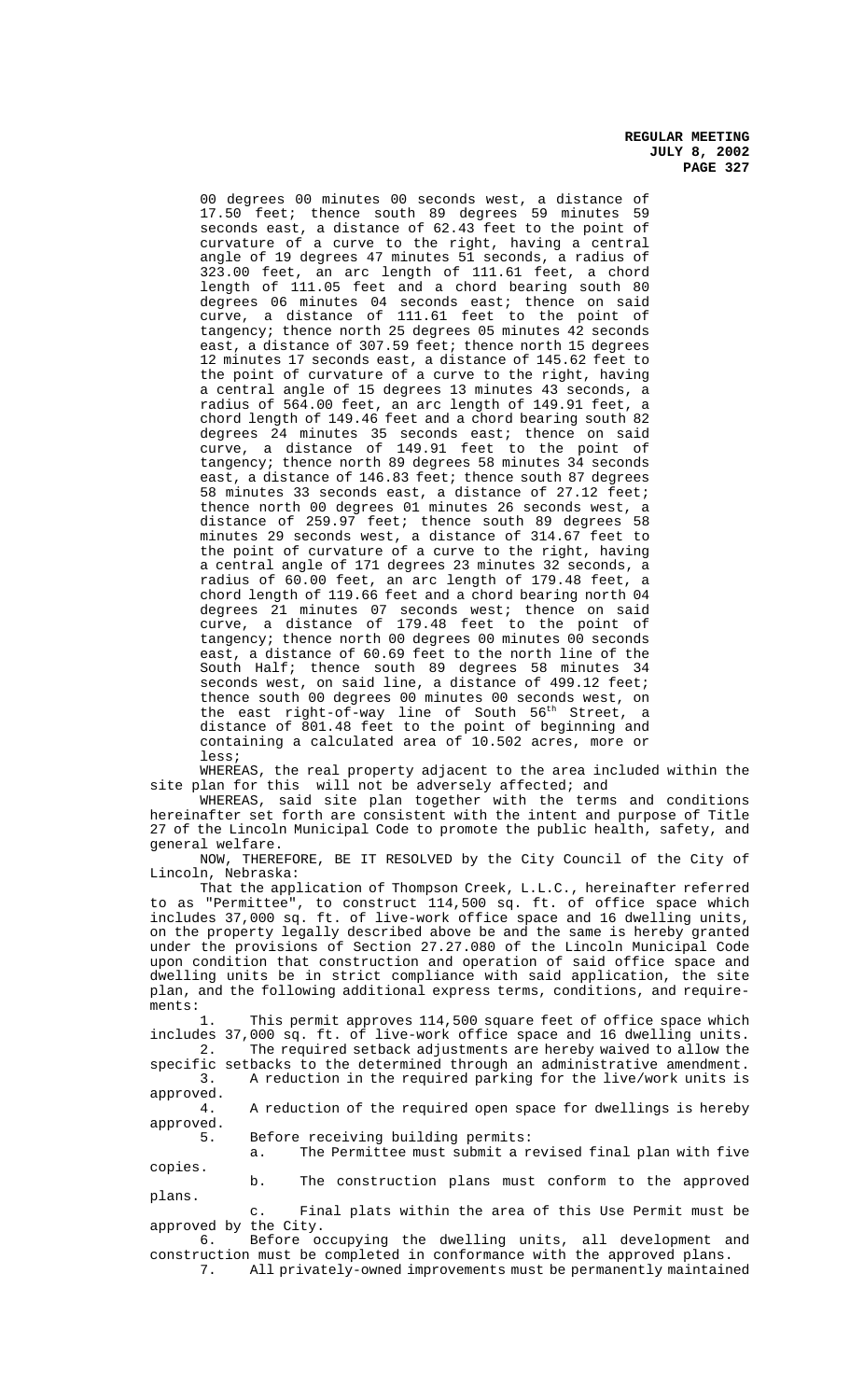> by the Owner or an appropriately established homeowners association approved by the City Attorney.

> 8. The site plan approved by this permit shall be the basis for all interpretations of setbacks, yards, locations of buildings, location of parking and circulation elements, and similar matters.

> 9. The terms, conditions, and requirements of this resolution shall be binding and obligatory upon the Permittee, its successors and assigns. The building official shall report violations to the City Council which may revoke this use permit or take such other action as may be necessary to gain compliance.<br>10. The Permittee shall

> The Permittee shall sign and return the City's letter of acceptance to the City Clerk within 30 days following approval of this use permit, provided, however, said 30-day period may be extended up to six months by administrative amendment. The City Clerk shall file a copy of the resolution approving this use permit and the letter of acceptance with the Register of Deeds, filing fees therefor to be paid in advance by the Permittee.

> Introduced by Annette McRoy Seconded by Seng & carried by the following vote: AYES: Camp, Cook, Friendt, McRoy, Seng, Svoboda, Werner; NAYS: None.

ACCEPTING THE REPORT OF NEW AND PENDING CLAIMS AGAINST THE CITY AND APPROVING DISPOSITION OF CLAIMS SET FORTH THEREIN FOR THE PERIOD OF JUNE 1 - 15, 2002. (7/1/02 - CLAIM OF AARON PEEKS HELD OVER 1 WEEK FOR ACTION ON 7/8/02) - CLERK read a resolution, introduced by Coleen Seng, who moved its adoption:<br>A-81594 BE IT R

BE IT RESOLVED by the City Council of the City of Lincoln, Nebraska:

That the claims listed in the attached report, marked as Exhibit "A", dated June 17, 2002, of various new and pending tort claims filed against the City of Lincoln with the Office of the City Attorney or the Office of the City Clerk, as well as claims which have been disposed of, are hereby received as required by <u>Neb. Rev. Stat.</u> § 13-905 (Reissue 1997). The dispositions of claims by the Office of the City Attorney, as shown by the attached report, are hereby approved:<br>DENIED

**ALLOWED** Aaron Peeks 97.75

The City Attorney is hereby directed to mail to the various claimants listed herein a copy of this resolution which shows the final disposition of their claim.

Introduced by Coleen Seng

Seconded by Camp & carried by the following vote: AYES: Camp, Cook, Friendt, McRoy, Seng, Svoboda, Werner; NAYS: None.

### **PETITIONS & COMMUNICATIONS**

INFORMAL PETITION FOR AN IMPROVEMENT DISTRICTS FOR PAVING, STORM SEWER, WATER, SANITARY SEWER, SIDEWALKS, STREET LIGHTS & STREET TREES FOR CLEVELAND AVENUE FROM THE WEST R-O-W OF N.W.  $48^{\text{TH}}$  STREET TO THE EAST R-O-W OF N.W. 53RD STREET SUBMITTED BY HARTLAND HOMES & DUANE HARTMAN INVESTMENTS - CLERK presented said petition which referred to the Public Works Dept.

### **REPORTS OF CITY OFFICERS**

INVESTMENT OF FUNDS FOR JUNE 24 THROUGH JUNE 28, 2002 - CLERK read the following resolution, introduced by Coleen Seng, who moved its adoption:

A-81590 BE IT HEREBY RESOLVED BY THE CITY COUNCIL of the City of Lincoln, Nebraska:

That the attachments be confirmed and approved, and the City Treasurer is hereby directed to hold said investments until maturity unless otherwise directed by the City Council. (Investments for June 24 June 28, 2002)

Introduced by Coleen Seng

Seconded by Friendt & carried by the following vote: AYES: Camp, Cook, Friendt, McRoy, Seng, Svoboda, Werner; NAYS: None.

REPORT FROM CITY TREASURER OF TELECOMMUNICATION OCC. TAX FOR THE MONTH OF OF FEBRUARY, MARCH & APRIL 2002: OCMC, INC.; FOR THE MONTH OF MAY, 2002: SPRINT COMMUNICATION COMPANY LIMITED PARTNERSHIP, NEBRASKA TECHNOLOGY & TELECOMMUNICATIONS, INC., NORSTAN NETWORK SERVICES, INC., COAST INTERNATIONAL, INC., INTELLICALL OPERATOR SERVICES, OCMC, INC., NETWORK BILLING SYSTEMS, LLC, MCLEOD USA TELECOMMUNICATIONS SERVICES, INC., SPRINT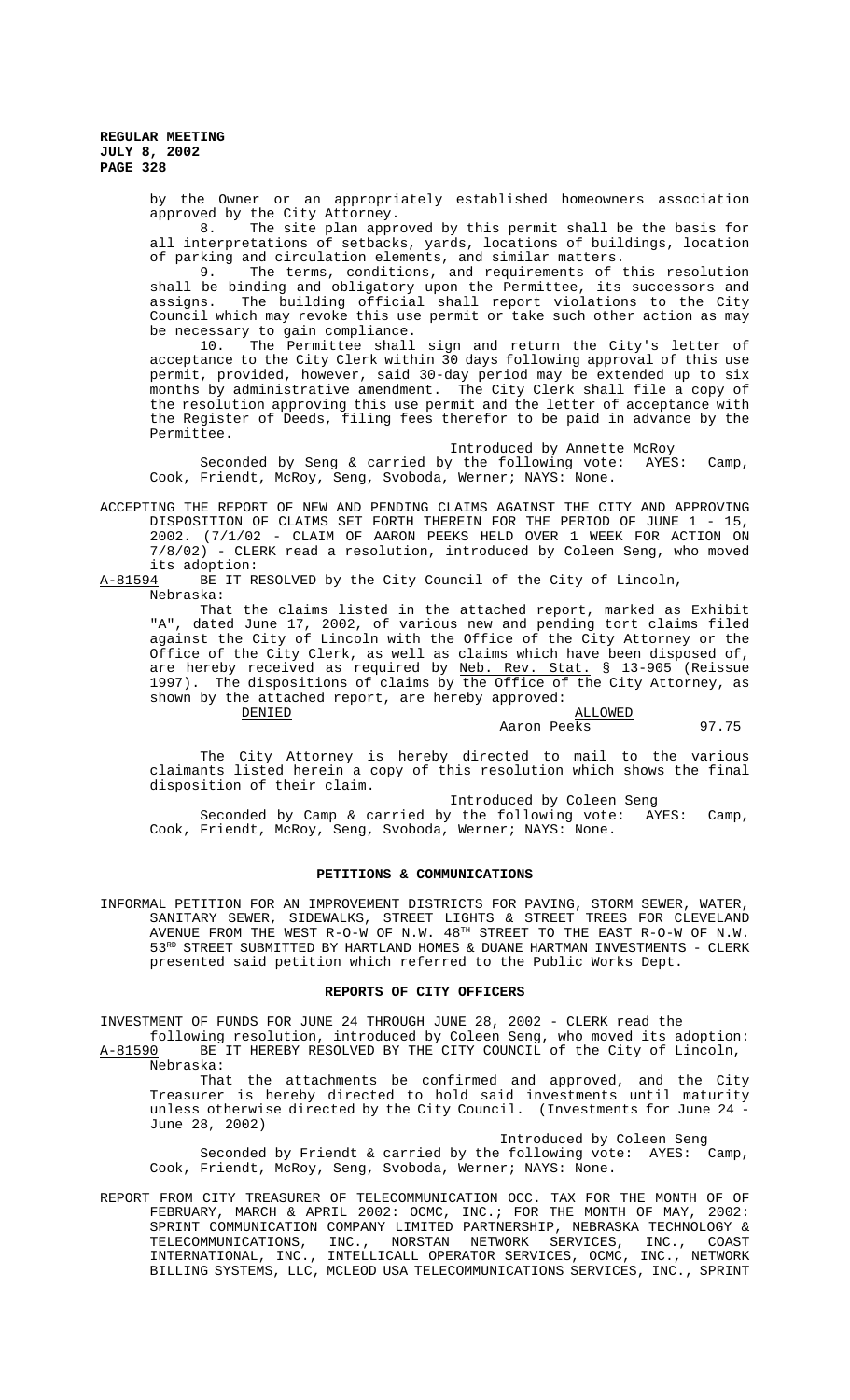SPECTRUM, L.P., TRANS NATIONAL COMMUNICATIONS, INT'L., INC., AND MCI WORLDCOM NETWORK SERVICES, INC. - CLERK presented said report which was placed on file in the Office of the City Clerk. **(20)**

- CLERK'S LETTER & MAYOR'S APPROVAL OF ORDINANCES & RESOLUTIONS PASSED AT THE COUNCIL MEETING OF JULY 1, 2002 - CLERK presented said report which was placed on file in the Office of the City Clerk.
- REPORT OF LINCOLN WASTEWATER SYSTEMS OF RECAPITULATION OF DAILY CASH RECEIPTS FOR JUNE, 2002 - CLERK presented said report which was placed on file in the Office of the City Clerk. **(8-71)**

### **ORDINANCES - 1ST READING**

- CREATING THE NORTH 27TH STREET BUSINESS IMPROVEMENT DISTRICT GENERALLY EXTENDING FROM 26TH STREET ON THE WEST TO 28TH STREET ON THE EAST AND FROM O STREET ON THE SOUTH TO FAIR STREET ON THE NORTH - CLERK read an ordinance, introduced by Coleen Seng, creating the north 27th Street Business Improvement District generally extending from 26th Street on the west to 28th Street on the east and from O Street on the south to Fair Street on the north, the first time.
- CHANGE OF ZONE 73HP APPLICATION OF DELTA ETA CHAPTER OF SIGMA NU FRATERNITY FOR A LANDMARK DESIGNATION FOR THE SIGMA NU HOUSE AT 625 NORTH 16TH STREET - CLERK read an ordinance, introduced by Coleen Seng, for a Change of Zone 73 HP - Application of Delta ETA Chapter of Sigma Nu Fraternity for a landmark designation for the Sigma Nu House at 625 North 16th Street, the first time.
- AMENDING SECTION 17.18.030 OF THE LINCOLN MUNICIPAL CODE TO ALLOW THE DIRECTOR OF PUBLIC WORKS AND UTILITIES TO APPROVE THE USE OF ALTERNATE MATERIALS FOR SUPPLY AND SERVICE PIPES CONVEYING CITY WATER - CLERK read an ordinance, introduced by Coleen Seng, amending Section 17.18.030 of the Lincoln Municipal Code to allow the Director of Public Works and Utilities to approve the use of alternate materials for supply and service pipes conveying city water, the first time.

### **ORDINANCES - 3RD READING**

- REPEALING ORDINANCE 16807 WHICH CREATED ALLEY PAVING DISTRICT #351 IN THE NORTH/SOUTH ALLEY, 28TH TO 29TH ST., N ST. NORTH TO THE NORTH PROPERTY LINE OF LOT 7 AND LOT 10, BLOCK 6, EAST LINCOLN, FOR LACK OF A MAJORITY PETITION, CLERK read an ordinance, introduced by Glenn Friendt, repealing Ordinance 16807 which created alley Paving District #351 in the North/South Alley, 28th to 29th St., N St. North to the north property line of Lot 7 and Lot 10, Block 6, East Lincoln, for lack of a majority petition, the third time.<br>FRIENDT Moved to pass the o
- Moved to pass the ordinance as read.
- Seconded by Seng & carried by the following vote: AYES: Camp, Cook, Friendt, McRoy, Seng, Svoboda, Werner; NAYS: None.

The ordinance, being numbered **#18023**, is recorded in Ordinance Book 25, Page

- REPEALING ORDINANCE 16808 WHICH CREATED ALLEY PAVING DISTRICT #352 IN THE EAST/WEST ALLEY BETWEEN HAVELOCK AVE. AND PLATTE AVE., 64TH ST. TO 65TH ST., FOR LACK OF A MAJORITY PETITION - CLERK read an ordinance, introduced by Glenn Friendt, repealing Ordinance 16808 which created Alley Paving District #352 in the East/West alley between Havelock Ave. and Platte Ave., 64th St. to 65th St., for lack of a majority petition, the third time.<br>FRIENDT
- Moved to pass the ordinance as read. Seconded by Seng & carried by the following vote: AYES: Camp,

Cook, Friendt, McRoy, Seng, Svoboda, Werner; NAYS: None. The ordinance, being numbered **#18024**, is recorded in Ordinance Book 25, Page

- REPEALING ORDINANCE 17060 WHICH CREATED ALLEY PAVING DISTRICT #353 IN THE EAST/WEST ALLEY BETWEEN HOLDREGE STREET AND STARR STREET, 34TH EAST APPROXIMATELY 250 FEET, FOR LACK OF A MAJORITY PETITION - CLERK read an ordinance, introduced by Glenn Friendt, repealing Ordinance 17060 which created Alley Paving District #353 in the East/West alley between Holdrege Street and Starr Street, 34th East approximately 250 feet, for lack of majority petition, the third time.<br>FRIENDT Moved to pass the ordinance
- Moved to pass the ordinance as read. Seconded by Seng & carried by the following vote: AYES: Camp,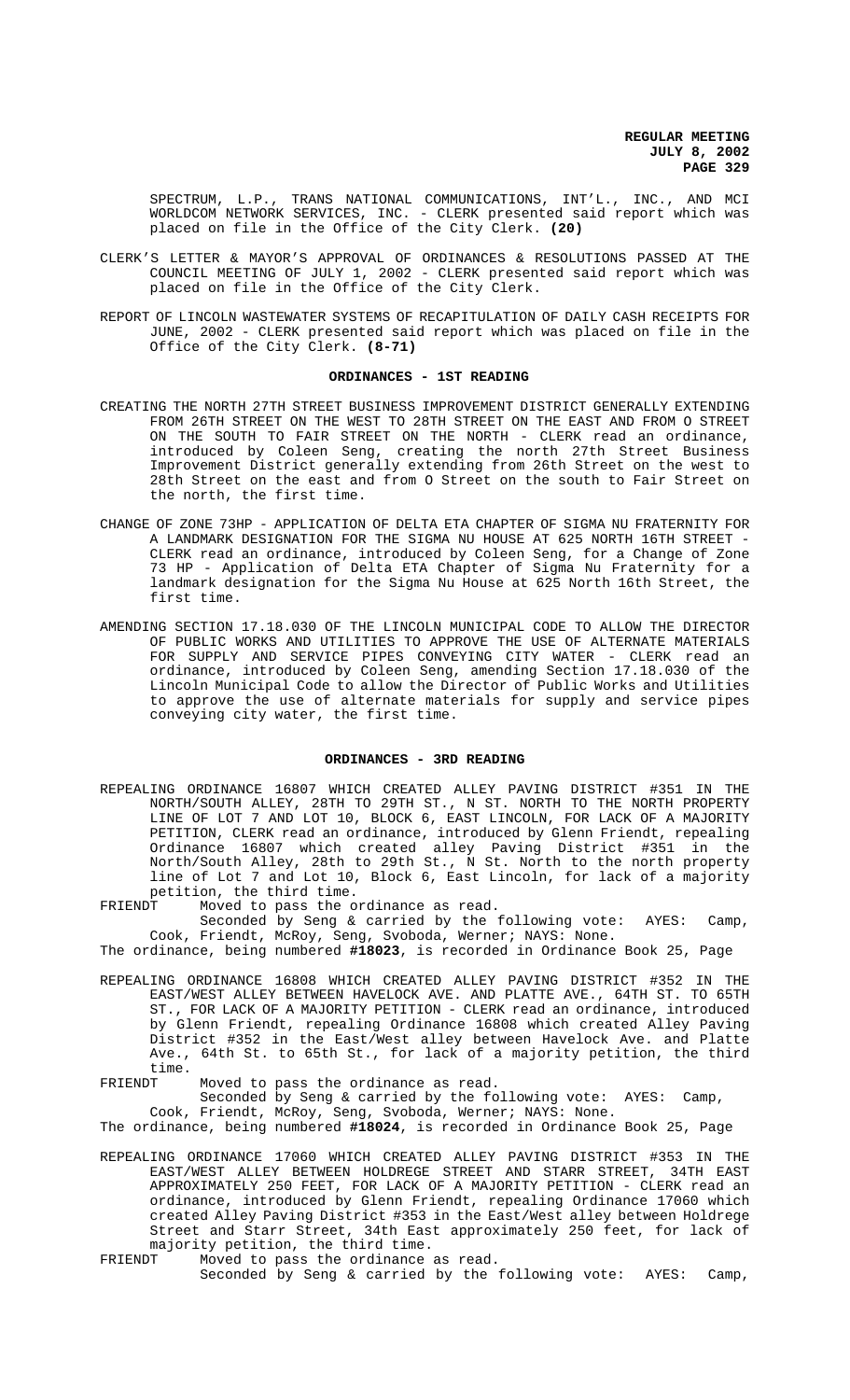Cook, Friendt, McRoy, Seng, Svoboda, Werner; NAYS: None. The ordinance, being numbered **#18025**, is recorded in Ordinance Book 25, Page

REPEALING ORDINANCE 17183 WHICH CREATED ALLEY PAVING DISTRICT #354 IN THE EAST/WEST ALLEY BETWEEN HOLDREGE ST. AND STARR ST., 32ND TO 33RD STREETS, FOR LACK OF A MAJORITY PETITION - CLERK read an ordinance, introduced by Glenn Friendt, repealing Ordinance 17183 which created Alley Paving District #354 in the East/West alley between Holdrege St. and Starr St., 32nd to 33rd Streets, for a lack of a majority petition, the second time. FRIENDT Moved to pass the ordinance as read.

Seconded by Seng & carried by the following vote: AYES: Camp, Cook, Friendt, McRoy, Seng, Svoboda, Werner; NAYS: None.

The ordinance, being numbered **#18026**, is recorded in Ordinance Book 25, Page

- REPEALING ORDINANCE 17312 WHICH CREATED PAVING DISTRICT #2614 IN W. S STREET, N. CODDINGTON TO N.W. 20TH ST., WHICH WAS CONSTRUCTED UNDER EXECUTIVE ORDER 53178 - CLERK read an ordinance, introduced by Glenn Friendt, repealing Ordinance 17312 which created Paving District #2614 in W. S Street, N. Coddington to N.W. 20th St., which was constructed under Executive Order 53178, the third time.<br>FRIENDT Moved to pass th
- Moved to pass the ordinance as read.

Seconded by Seng & carried by the following vote: AYES: Camp, Cook, Friendt, McRoy, Seng, Svoboda, Werner; NAYS: None.

The ordinance, being numbered **#18027**, is recorded in Ordinance Book 25, Page

REPEALING ORDINANCE 17772 WHICH CREATED PAVING DISTRICT #2619 IN GLADSTONE ST., 35TH TO 36TH STS. AND 36TH ST. FROM GLADSTONE TO HARTLEY STREET, FOR LACK OF A MAJORITY PETITION - CLERK read an ordinance, introduced by Glenn Friendt, repealing Ordinance 17772 which created Paving District #2619 in Gladstone St., 35th to 36th Sts. and 36th St. from Gladstone to Hartley Street, for lack of a majority petition, the third time.

FRIENDT Moved to pass the ordinance as read.

Seconded by Seng & carried by the following vote: AYES: Camp, Cook, Friendt, McRoy, Seng, Svoboda, Werner; NAYS: None.

The ordinance, being numbered **#18028**, is recorded in Ordinance Book 25, Page

- REPEALING ORDINANCE 17133 WHICH CREATED PAVING DISTRICT #2607 IN W. CHESAPEAKE CIR. FROM N.W. 57TH ST., WEST APPROXIMATELY 162 FEET, FOR LACK OF A MAJORITY PETITION - CLERK read an ordinance, introduced by Glenn Friendt, repealing Ordinance 17133 which created Paving District #2607 in W. Chesapeake Cir. from N.W. 57th St., West approximately 162 feet, for lack of a majority petition, the third time.
- FRIENDT Moved to pass the ordinance as read. Seconded by Seng & carried by the following vote: AYES: Camp, Cook, Friendt, McRoy, Seng, Svoboda, Werner; NAYS: None.

The ordinance, being numbered **#18029**, is recorded in Ordinance Book 25, Page

REPEALING ORDINANCE 17925 WHICH CREATED RE-PAVING DISTRICT #152 IN SAUNDERS AVE., SPRINGFIELD DR. TO 12TH ST., FOR LACK OF A MAJORITY PETITION - CLERK read an ordinance, introduced by Glenn Friendt, repealing Ordinance 17925, which created Re-Paving District #152 in Saunders Ave., Springfield Dr. to 12th St., for lack of a majority petition, the third time.

FRIENDT Moved to pass the ordinance as read.

Seconded by Seng & carried by the following vote: AYES: Camp, Cook, Friendt, McRoy, Seng, Svoboda, Werner; NAYS: None.

The ordinance, being numbered **#18030**, is recorded in Ordinance Book 25, Page

REPEALING ORDINANCE 16753 WHICH CREATED ORNAMENTAL LIGHTING DISTRICT #281 IN GREEN PRAIRIE HEIGHTS, GREEN PRAIRIE 3RD ADDITION, FOR LACK OF A MAJORITY PETITION - CLERK read an ordinance, introduced by Glenn Friendt, repealing Ordinance 16753 which created Ornamental Lighting District #281 in Green Prairie Heights, Green Prairie 3rd Addition, for lack of a majority petition, the third time.

FRIENDT Moved to pass the ordinance as read.

Seconded by Seng & carried by the following vote: AYES: Camp, Cook, Friendt, McRoy, Seng, Svoboda, Werner; NAYS: None.

The ordinance, being numbered **#18031**, is recorded in Ordinance Book 25, Page

AMENDING THE CORPORATE LIMITS OF THE CITY BY ANNEXING APPROXIMATELY 78.153 ACRES OF PROPERTY GENERALLY LOCATED AT S. 56TH STREET AND UNION HILL ROAD -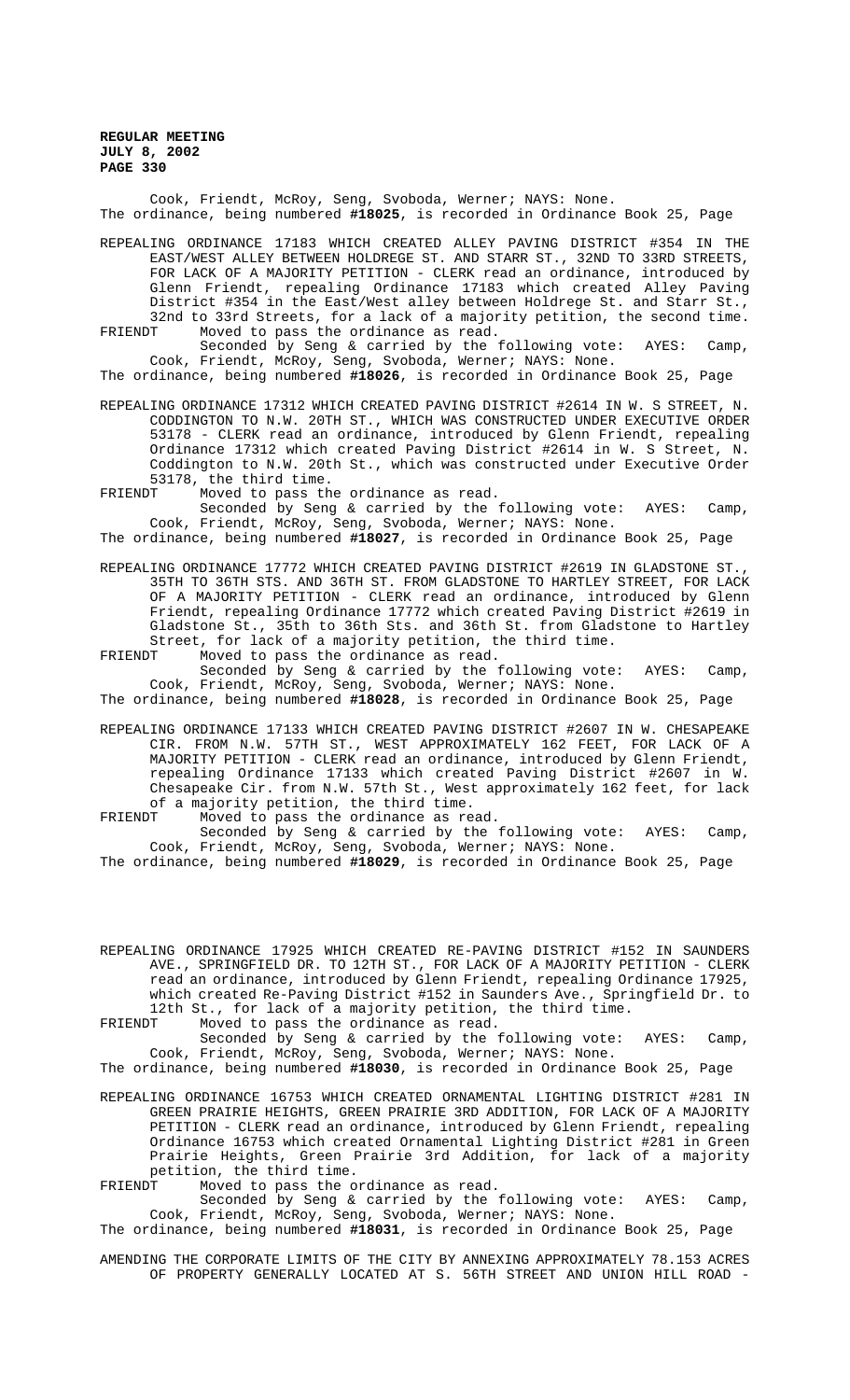CLERK read an ordinance, introduced by Glenn Friendt, Amending the Corporate limits of the City by annexing approximately 78.153 acres of property generally located at S. 56th Street and Union Hill Road, the third time.<br>FRIENDT Moved

Moved to pass the ordinance as read.

Seconded by Seng & carried by the following vote: AYES: Camp, Cook, Friendt, McRoy, Seng, Svoboda, Werner; NAYS: None.

The ordinance, being numbered **#18032**, is recorded in Ordinance Book 25, Page

- CHANGE OF ZONE 3338 APPLICATION OF THOMPSON CREEK L.L.C. FOR A CHANGE OF ZONE FROM AG AGRICULTURAL TO R-3 RESIDENTIAL ON PROPERTY GENERALLY LOCATED EAST OF S. 56TH STREET AND UNION HILL ROAD - CLERK read an ordinance, introduced by Glenn Friendt, for a Change of Zone 3338 - Application of Thompson Creek L.L.C. for a change of Zone from AG Agricultural to R-3 residential on property generally located East of S. 56th Street and Union Hill Road, the third time.<br>FRIENDT Moved to pass the or
- Moved to pass the ordinance as read.

Seconded by Seng & carried by the following vote: AYES: Camp, Cook, Friendt, McRoy, Seng, Svoboda, Werner; NAYS: None.

The ordinance, being numbered **#18033**, is recorded in Ordinance Book 25, Page

- CHANGE OF ZONE 3339 APPLICATION OF THOMPSON CREEK L.L.C. FOR A CHANGE OF ZONE FROM AG AGRICULTURAL TO O-3 OFFICE PARK ON PROPERTY GENERALLY LOCATED EAST OF S. 56TH STREET AND UNION HILL ROAD - CLERK read an ordinance, introduced by Glenn Friendt, fir a Change of Zone 3339 - Application of Thompson Creek L.L.C. for a change of zone from AG Agricultural to O-3 Office Park on property generally located east of S. 56th Street and Union Hill Road, the third time.
- FRIENDT Moved to pass the ordinance as read. Seconded by Seng & carried by the following vote: AYES: Camp, Cook, Friendt, McRoy, Seng, Svoboda, Werner; NAYS: None.

The ordinance, being numbered **#18034**, is recorded in Ordinance Book 25, Page

## **MISCELLANEOUS BUSINESS**

### **PENDING LIST -**

AMENDING SECTION 10.48.110 OF THE LINCOLN MUNICIPAL CODE RELATING TO BICYCLES TO REQUIRE LIGHTS ON THE FRONT AND REAR OF BICYCLES OPERATED ON THE STREETS OF LINCOLN BETWEEN ONE-HALF HOUR AFTER SUNSET AND ONE-HALF HOUR BEFORE SUNRISE - CLERK requested a motion to have Bill No. 02-33 removed from pending for public hearing on  $07/22/02$ .<br>WERNER So moved.

So moved.

Seconded by Seng & carried by the following vote: AYES: Camp, Cook, Friendt, McRoy, Seng, Svoboda, Werner; NAYS: None.

CAMP Moved to extend the Pending List to July 8, 2002. Seconded by Seng & carried by the following vote: AYES: Camp, Cook, Friendt, McRoy, Seng, Svoboda, Werner; NAYS.

### **UPCOMING RESOLUTIONS**

CAMP Moved to approve the resolutions to have Public Hearing on July 15, 2002.

Seconded by Seng & carried by the following vote: AYES: Camp, Cook, Friendt, McRoy, Seng, Svoboda, Werner; NAYS.

## **ADJOURNMENT**

### **2:50 P.M.**

CAMP Moved to adjourn the City Council meeting of July 8, 2002. Seconded by Seng & carried by the following vote: AYES: Camp, Cook, Friendt, McRoy, Seng, Svoboda, Werner; NAYS: None. So ordered.

i.